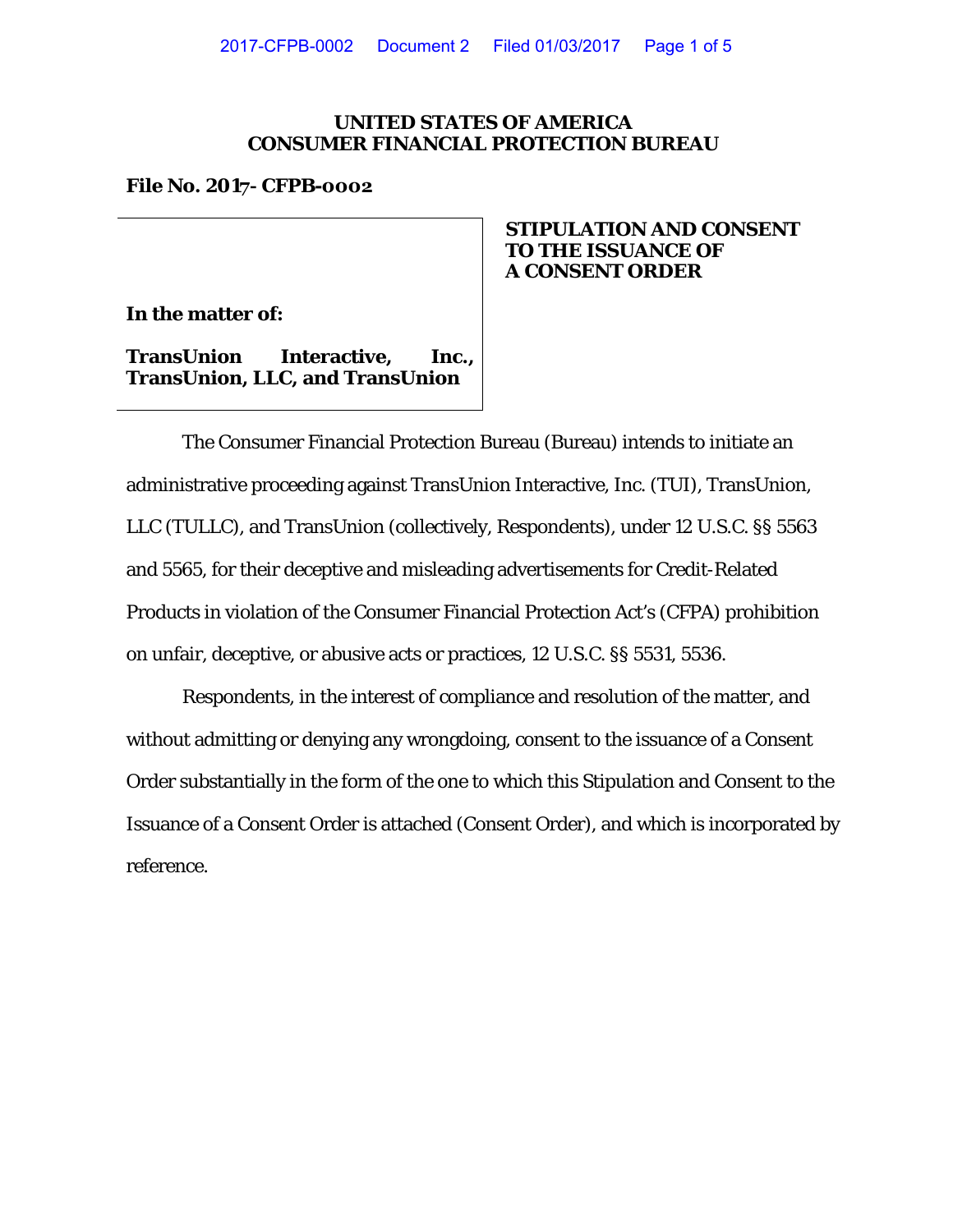In consideration of the above premises, Respondents agree to the following:

#### **Jurisdiction**

1. The Bureau has jurisdiction over this matter under sections 1053 and 1055 of the CFPA, 12 U.S.C. §§ 5563, 5565.

## **Consent**

- 2. Respondents agree to the issuance of the Consent Order, without admitting or denying any of the findings of fact or conclusions of law, except that Respondents admit the facts necessary to establish the Bureau's jurisdiction over Respondents and the subject matter of this action.
- 3. Respondents agree that the Consent Order will be deemed an "order issued with the consent of the person concerned" under 12 U.S.C. § 5563(b)(4), and agrees that the Order will become a final order, effective upon issuance, and will be fully enforceable by the Bureau under 12 U.S.C. §§ 5563(d)(1) and 5565.
- 4. Respondents voluntarily enter into this Stipulation and Consent to the Issuance of a Consent Order.
- 5. The Consent Order resolves only Respondents' potential liability for law violations that the Bureau asserted or might have asserted based on the practices described in Section IV of the Consent Order, to the extent such practices occurred before the Effective Date and the Bureau knows about them as of the Effective Date. Respondents acknowledge that no promise or representation has been made by the Bureau or any employee, agent, or representative of the Bureau, about any liability outside of this action that may have arisen or may arise from the facts underlying this action or immunity from any such liability.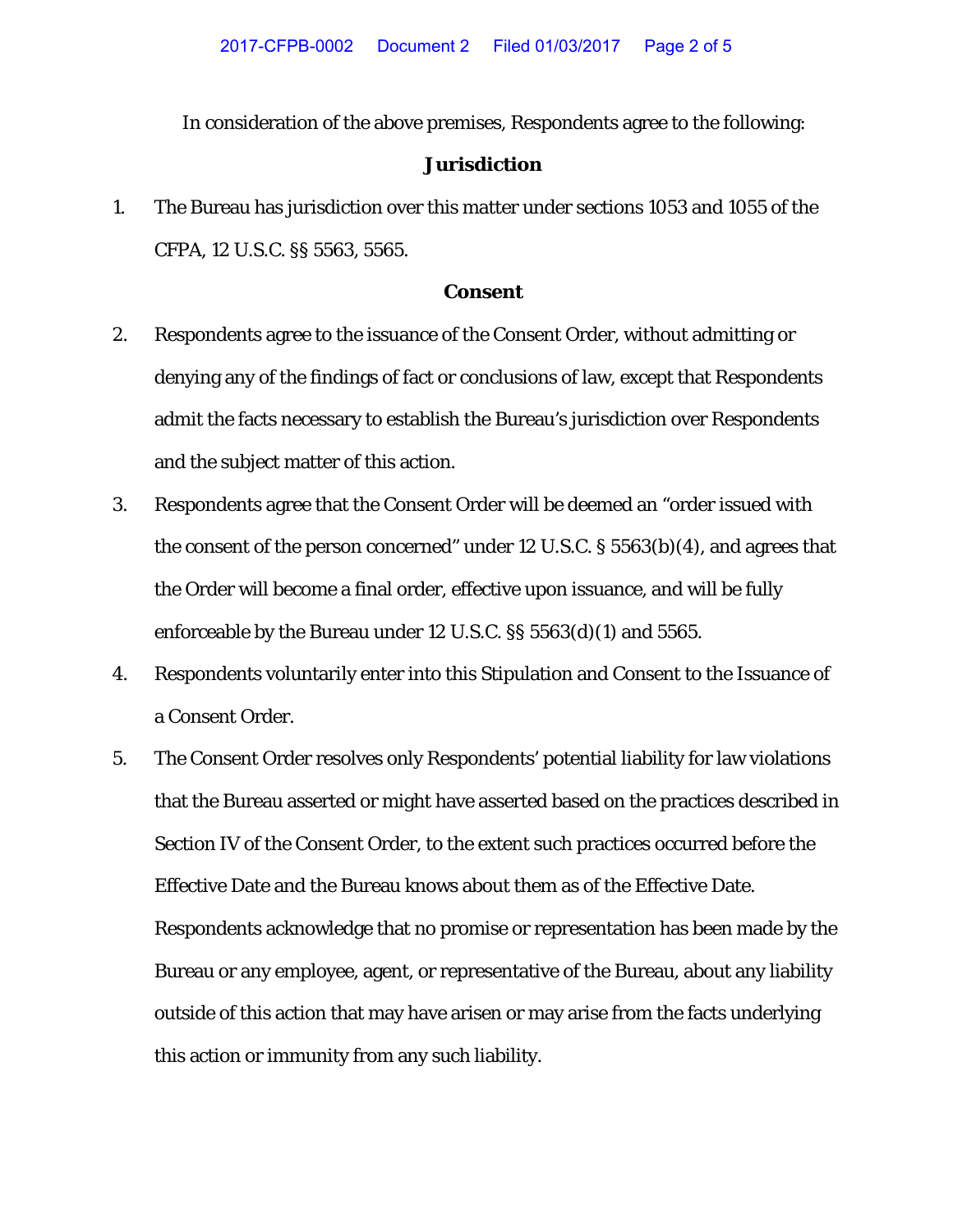- 6. Respondents agree that the facts described in Section IV of the Consent Order will be taken as true and be given collateral estoppel effect, without further proof, in any proceeding before the Bureau to enforce the Consent Order, or in any subsequent civil litigation by the Bureau to enforce the Consent Order or its rights to any payment or monetary judgment under the Consent Order.
- 7. The terms and provisions of this Stipulation and the Consent Order will be binding upon, and inure to the benefit of, the parties hereto and their successors in interest.
- 8. Respondents agree that the Bureau may present the Consent Order to the Bureau Director for signature and entry without further notice.

### **Waivers**

- 9. Respondents, by consenting to this Stipulation, waives:
	- a. Any right to service of the Consent Order, and agree that issuance of the Consent Order will constitute notice to the Respondents of its terms and conditions;
	- b. Any objection to the jurisdiction of the Bureau, including, without limitation, under section 1053 of the CFPA, 12 U.S.C. § 5563;
	- c. The rights to all hearings under the statutory provisions under which the proceeding is to be or has been instituted; the filing of proposed findings of fact and conclusions of law; proceedings before, and a recommended decision by, a hearing officer; all post-hearing procedures; and any other procedural right available under section 1053 of the CFPA, 12 U.S.C. § 5563, or 12 CFR Part 1081;
	- d. The right to seek any administrative or judicial review of the Consent Order;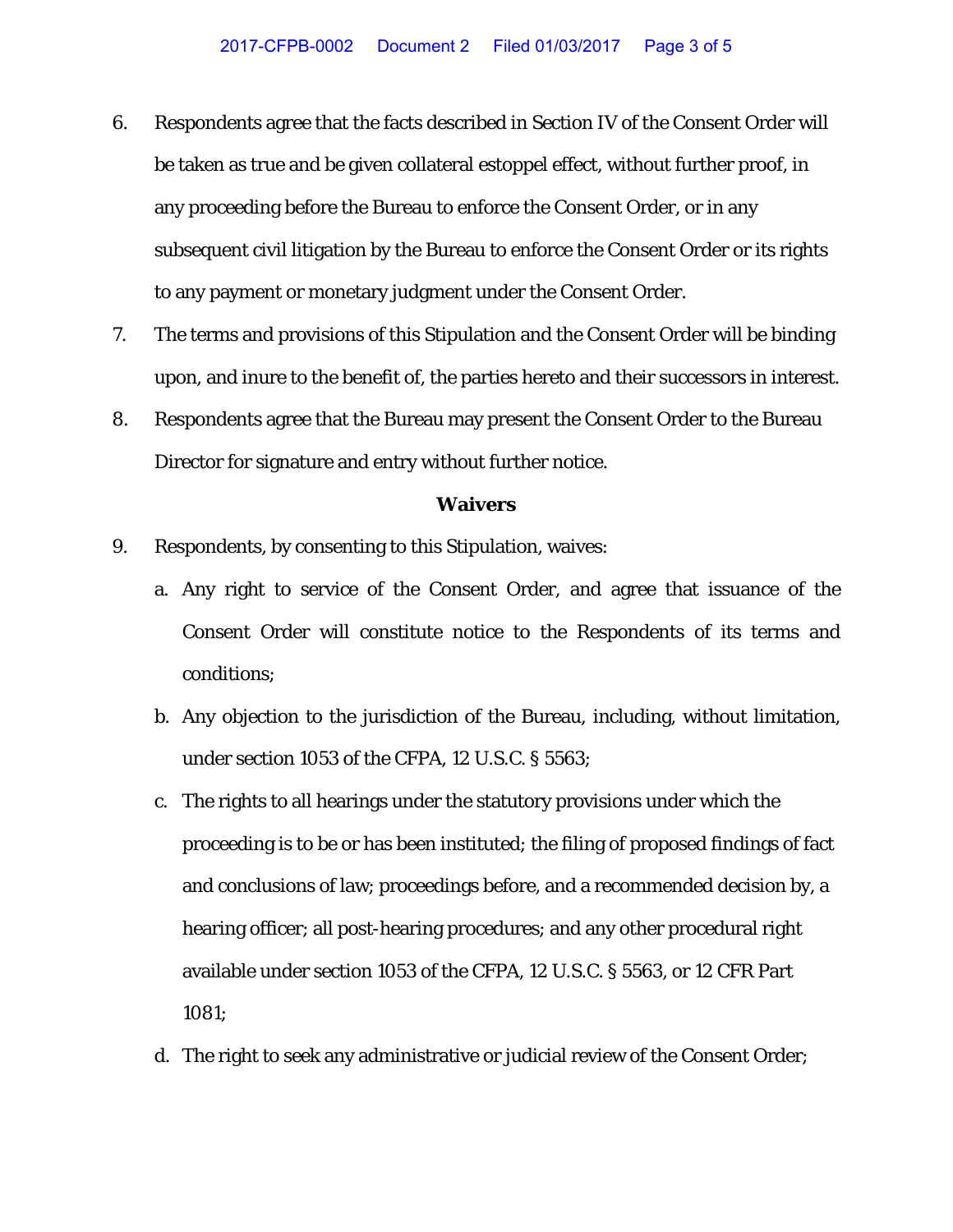- e. Any claim for fees, costs or expenses against the Bureau, or any of its agents or employees, and any other governmental entity, related in any way to this enforcement matter or the Consent Order, whether arising under common law or under the terms of any statute, including, but not limited to the Equal Access to Justice Act and the Small Business Regulatory Enforcement Fairness Act of 1996; for these purposes, Respondents agree that Respondents are not the prevailing parties in this action because the parties have reached a good faith settlement;
- f. Any other right to challenge or contest the validity of the Consent Order;
- g. Such provisions of the Bureau's rules or other requirements of law as may be construed to prevent any Bureau employee from participating in the preparation of, or advising the Director as to, any order, opinion, finding of fact, or conclusion of law to be entered in connection with this Stipulation or the Consent Order; and
- h. Any right to claim bias or prejudgment by the Director based on the consideration of or discussions concerning settlement of all or any part of the proceeding.